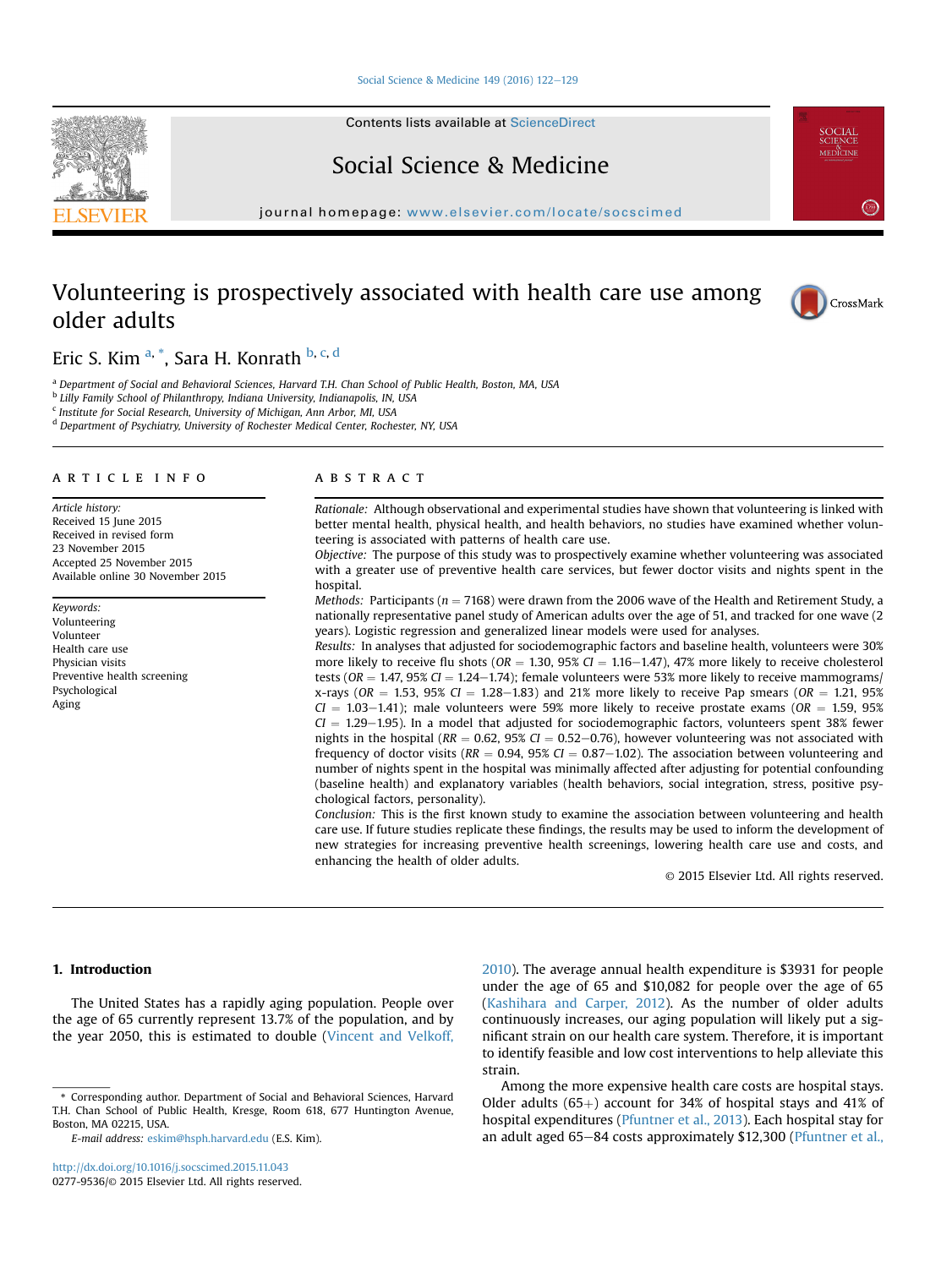<span id="page-1-0"></span>[2013\)](#page-7-0). Physician visits also represent non-trivial expenses, averaging \$218 per visit ([Davis and Carper, 2012](#page-6-0)). A related issue is the underuse of preventive health care services among older adults. Less than 30% of adults aged 50-64 and less than 50% of adults over the age of 65 are up-to-date with core preventive services that could help improve health ([Center for Disease Control, 2011;](#page-6-0) [Department of Health and Human Services, 2010; Maciosek et al.,](#page-6-0) [2010\)](#page-6-0).

## 1.1. Volunteering and health

Volunteering, or donating time to nonprofit organizations ([Wilson, 2000](#page-7-0)), may be an ideal low-cost strategy to help improve health among older adults. In 2012, 64.5 million volunteers in the US (26.5% of the population) provided 7.9 billion hours of service, worth an estimated \$175 billion ([Corporation for](#page-6-0) [National](#page-6-0) & [Community Service, n.d.](#page-6-0)). As summarized in recent reviews, volunteering is associated with better physical health outcomes ([Konrath, 2014; Konrath and Brown, 2013](#page-6-0)). For example, compared to non-volunteers, volunteers report engaging in fewer health risk behaviors (e.g., smoking, drinking, sedentary lifestyles; [Harris and Thoresen, 2005; Musick et al.,](#page-6-0) [1999; Shmotkin et al., 2003](#page-6-0)). Volunteers also have better subjective health ([Lum and Lightfoot, 2005; Musick and Wilson,](#page-6-0) [2003; Piliavin and Siegl, 2007\)](#page-6-0) and randomized trials designed to increase people's volunteering behavior demonstrate causal effects of volunteering on increased physical activity, fewer functional limitations, and a healthier profile of cardiovascular biomarkers (e.g., inflammatory markers and cholesterol; [Fried](#page-6-0) [et al., 2004; Hong and Morrow-Howell, 2010; Schreier et al.,](#page-6-0) [2013](#page-6-0); [Tan, Xue, Li, Carlson and Fried, 2006](#page-7-0)). Ultimately, volunteers have a lower mortality risk in prospective studies, even when controlling for plausible confounds such as prior health status ([Harris and Thoresen, 2005; Konrath et al., 2012; Musick](#page-6-0) [et al., 1999; Okun et al., 2013](#page-6-0)). There is much research on volunteering and health, however, we know of no research that has examined how volunteers use health care services, both as preventive measures (health behaviors) and as responses to illnesses (health outcomes). We address these questions in the current study.

Why might volunteering be associated with healthier lifestyle choices and better physical health? Scholars have a number of theories, ranging from psychological to social to physiological (see Fig. 1). There is currently no consensus in the literature about which explanation is best, and of course, each of them likely works together with the others in complex ways to promote healthy choices and better physical health outcomes.

#### 1.2. Potential psychological explanations

There may be internal characteristics of volunteers themselves, or psychological experiences that result from volunteering, that can help to explain why volunteering predicts better health outcomes. For example, people with relatively fewer stressful events in their lives may find it easier to make the time to volunteer in the first place, and those with more stressful events may be so depleted from trying to deal with them that they do not have extra psychological resources to devote to nonprofit organizations. These stressed out people may also have poorer health outcomes.

Another potential psychological explanation is that volunteers experience more positive emotions, psychological well-being, and less depression, when compared to non-volunteers [\(Meier and](#page-7-0) [Stutzer, 2008; Windsor et al., 2008; Wheeler et al., 1998\)](#page-7-0). Since positive emotions are associated with stronger immune systems [\(Dillon](#page-6-0) [et al., 1985](#page-6-0)), better cardiovascular health ([Boehm and Kubzansky,](#page-6-0) [2012; Fredrickson and Levenson, 1998](#page-6-0)), and a lower mortality risk [\(Chida and Steptoe, 2008](#page-6-0)), positive psychological states could be one potential explanations for the health benefits of volunteering.

In particular, volunteering appears to buffer against a low sense of purpose in life, especially among older adults who lack social positions in society or "role-identities" (Greenfi[eld and Marks,](#page-6-0) [2004\)](#page-6-0). Higher purpose in life has been linked with an array of health advantages such as increased longevity, decreased risk of heart attacks and strokes, and increased use of preventive health services and less use of illness-based health services ([Boyle et al.,](#page-6-0) [2009; Kim et al., 2014b; Kim et al., 2013a; Kim et al., 2013b\)](#page-6-0). If volunteering increases a person's purpose in life, this increase in purpose may lead to a higher will to live, which in turn may lead to healthier lifestyle choices and better health.

Finally, people who choose to volunteer have different personalities than those who do not; volunteers score higher on agreeableness and extraversion than non-volunteers ([Carlo et al., 2005;](#page-6-0) [Elshaug and Metzer, 2001\)](#page-6-0). In addition, although some studies find null or minimal associations between conscientiousness and volunteering ([Carlo et al., 2005; Elshaug and Metzer, 2001\)](#page-6-0), studies of older adults find that the relationship between conscientiousness and volunteering becomes larger during retirement, when conscientious people channel their energies outside of the workplace [\(Mike et al., 2014](#page-7-0)). It is thus possible that the health effects of volunteering are to some extent, explained by personality differences between volunteers and non-volunteers ([King et al., 2014](#page-6-0)).

#### 1.3. Potential social explanations

Volunteering may also affect health by enriching people's social



Fig. 1. Potential explanations for how volunteering may affect physical health outcomes.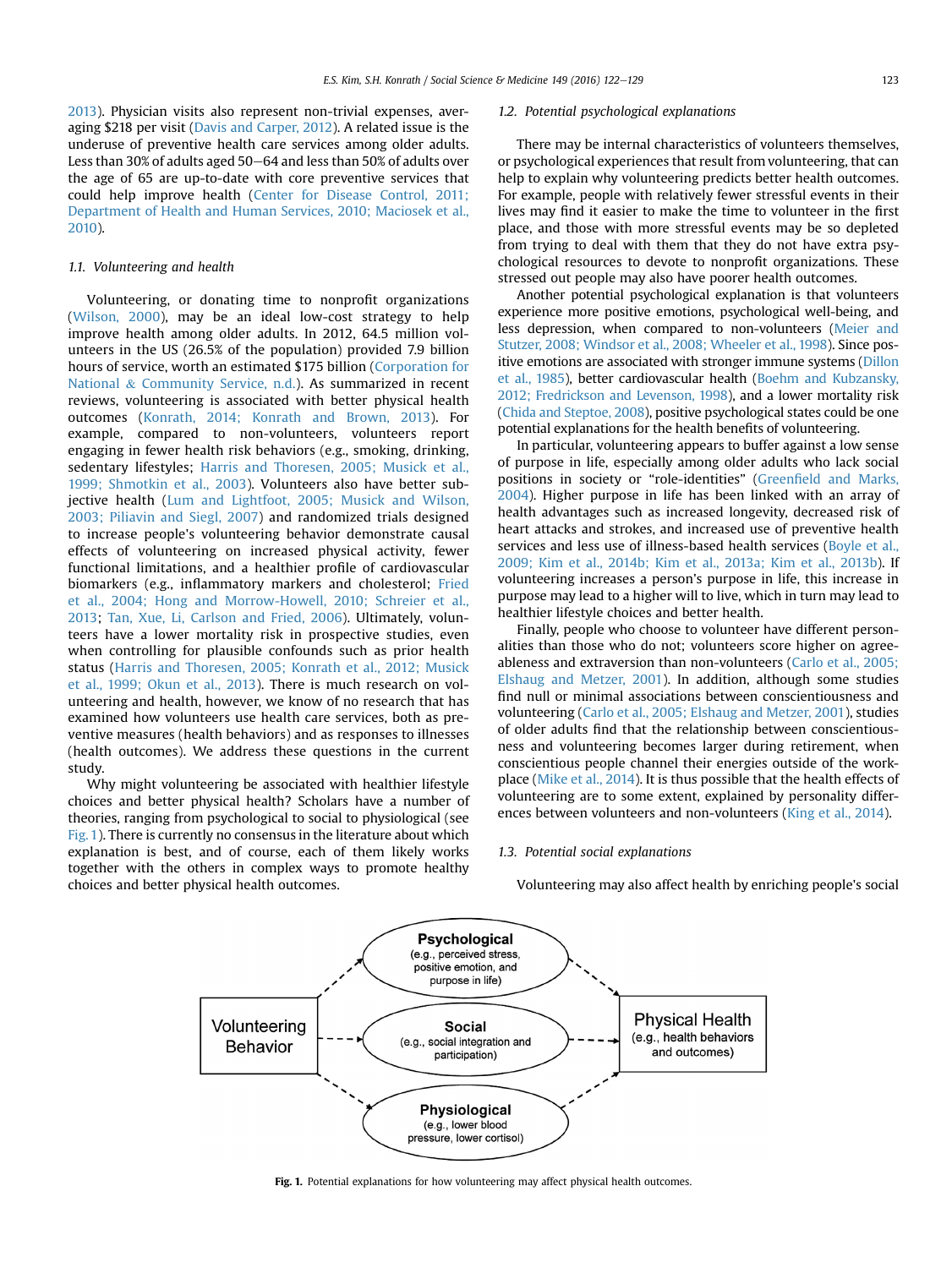networks and participation, which have been linked with a variety of salubrious outcomes [\(Smith and Chistakis, 2008; Berkman et al.,](#page-7-0) [2000](#page-7-0)). Indeed, one study found that older adult volunteers experienced an increase in both perceived social support and the number of social connections in the months after starting to volunteer, while control group participants declined in both of these ([Fried et al., 2004\)](#page-6-0). With larger social networks it is possible that volunteers would be more likely to see or hear about healthy behaviors such as getting preventive health care screenings. More social interactions could also increase the chance of someone making healthy suggestions, giving advice, or actually working together on a healthy lifestyle goal.

#### 1.4. Potential physiological explanations

Scholars theorize that volunteering may help people to regulate their stress [\(Brown and Okun, 2013\)](#page-6-0), but there is currently limited direct physiological evidence for this hypothesis. If volunteering does increase physiological resilience to stress, it may have the added benefit of making volunteers feel more energetic and able to prioritize their time and effort into making healthy lifestyle choices.

#### 1.5. The current study

In the current study, we wondered whether volunteering at one time point would be associated with the later use of health care services, both preventively (i.e. as a healthy lifestyle choice), and because of illness (i.e. as a health outcome). Research has clearly shown that volunteering is associated with improved health behaviors, physical health, and longevity, but no study to our knowledge has examined the health care use patterns of volunteers versus non-volunteers. This research gap is important to examine for both practical and theoretical reasons. Practically, examining this gap may provide a potential avenue for increasing preventive health care service use and reducing illness-based health care use. Theoretically, examining this gap may lead to new information about how and why volunteers are healthier and live longer than non-volunteers.

Based on previous research, we hypothesized that volunteering would be associated with more preventive doctor visits (e.g., flu shots, cholesterol tests), but less illness-based health care use (e.g., doctor visits, nights in the hospital). We examined this hypothesis using a nationally representative sample of Americans aged  $51+$ . We examined the association between volunteering and health care use after controlling for a wide range of covariates including: demographic factors, baseline health, health behaviors, and health insurance status. We further considered whether psychological factors (e.g., perceived stress, positive psychological functioning, personality traits) or social factors (e.g., social integration or participation), all of which have previously been linked with both volunteering and health, might account for the relationship between volunteering and health care use. If controlling for these factors significantly reduces this relationship, this would be evidence that they are potential explanatory pathways. Because we did not have real-time physiological measures of how volunteering affects stress regulation in the moment, we could not control for such variables, but we return to this potential explanation in the discussion section.

## 2. Method

#### 2.1. Study design and sample

The Health and Retirement Study (HRS) is an ongoing nationally

representative panel study of US adults aged 51 and older that has interviewed Americans every two years since 1992 ([Sonnega et al.,](#page-7-0) [2014\)](#page-7-0). The HRS is sponsored by the National Institute on Aging and is conducted by the University of Michigan. Starting in 2006, a random 50% of HRS respondents were assigned to undergo an enhanced face-to-face interview. After the interview, interviewers left behind self-report psychological questionnaires, which respondents returned by mail to the University of Michigan. The response rate for the leave-behind questionnaire was 90% and the final sample consisted of 7168 respondents.

The average age of respondents at baseline was 69 years  $(SD = 9.84)$ . Respondents tended to be female (58%) and married (65%). Most had a high school degree (55%) or attended some college (26%). Respondents identified as being European-American (78%), African-American (13%), Hispanic (7%), or "Other" (1%). Table S1 describes the rest of the descriptive statistics.

The HRS website provides thorough documentation about the protocol, instrumentation, and complex sampling strategy [\(http://](http://hrsonline.isr.umich.edu/) [hrsonline.isr.umich.edu/](http://hrsonline.isr.umich.edu/)). The study used de-identified, publicly available data; therefore, the Institutional Review Board at Harvard University exempted it from review.

#### 2.2. Volunteer measurement

In 2006 HRS asked, "Have you spent any time in the past 12 months doing volunteer work for religious, educational, healthrelated or other charitable organizations?" The HRS first asked a question about volunteering in 1998, however, we start with the 2006 wave as baseline because it was the first year that HRS included covariates that were crucial to our analyses. We wanted to control for variables that co-occurred with the volunteering variable. Then HRS asked how many hours a respondent volunteered, if applicable, in 50-h intervals, up to 200 h. The distribution of time that people in our sample volunteered was: 64.13% (0 h), 14.52%  $(1-50 h)$ , 8.57% (51-100 h), 6.38% (101-200 h), and 6.40% (200+ hours). However, like most studies in this area of research, the analyses reported in this study treated volunteering as a binary variable (volunteer or non-volunteer). In the supplemental materials, analyses are reported with volunteering split into the five 50 h groups.

## 2.3. Preventive health care use measurement

Use of preventive health care was measured in 2008. Each respondent was asked gender-specific questions regarding use (yes/no) of preventive health care services over the last two years (2006-2008). HRS asked about five preventive measures recommended by either the Centers for Disease Control (CDC) or the United States Preventive Services Task Force (USPSTF). HRS asked respondents: In the last two years, have you had any of the following medical tests or procedures: A flu shot? A blood test for cholesterol? A mammogram or X-ray of the breast to search for cancer? A Pap smear? An examination of your prostate to screen for cancer? The HRS preventive measures were evaluated by benchmarking them against other national surveys and are highly reliable and valid [\(Jenkins et al., 2008](#page-6-0)).

To identify visits that were made in the service of primary prevention, the number of respondents in our analyses changed depending on which preventive service was examined. For example, analyses for the Pap smear used only data from women with no history of cancer. Sensitivity analyses comparing models with and without adjustment for the relevant disease (e.g., including and excluding women with a history of cancer in the Pap smear analyses) found little difference in the estimated effects.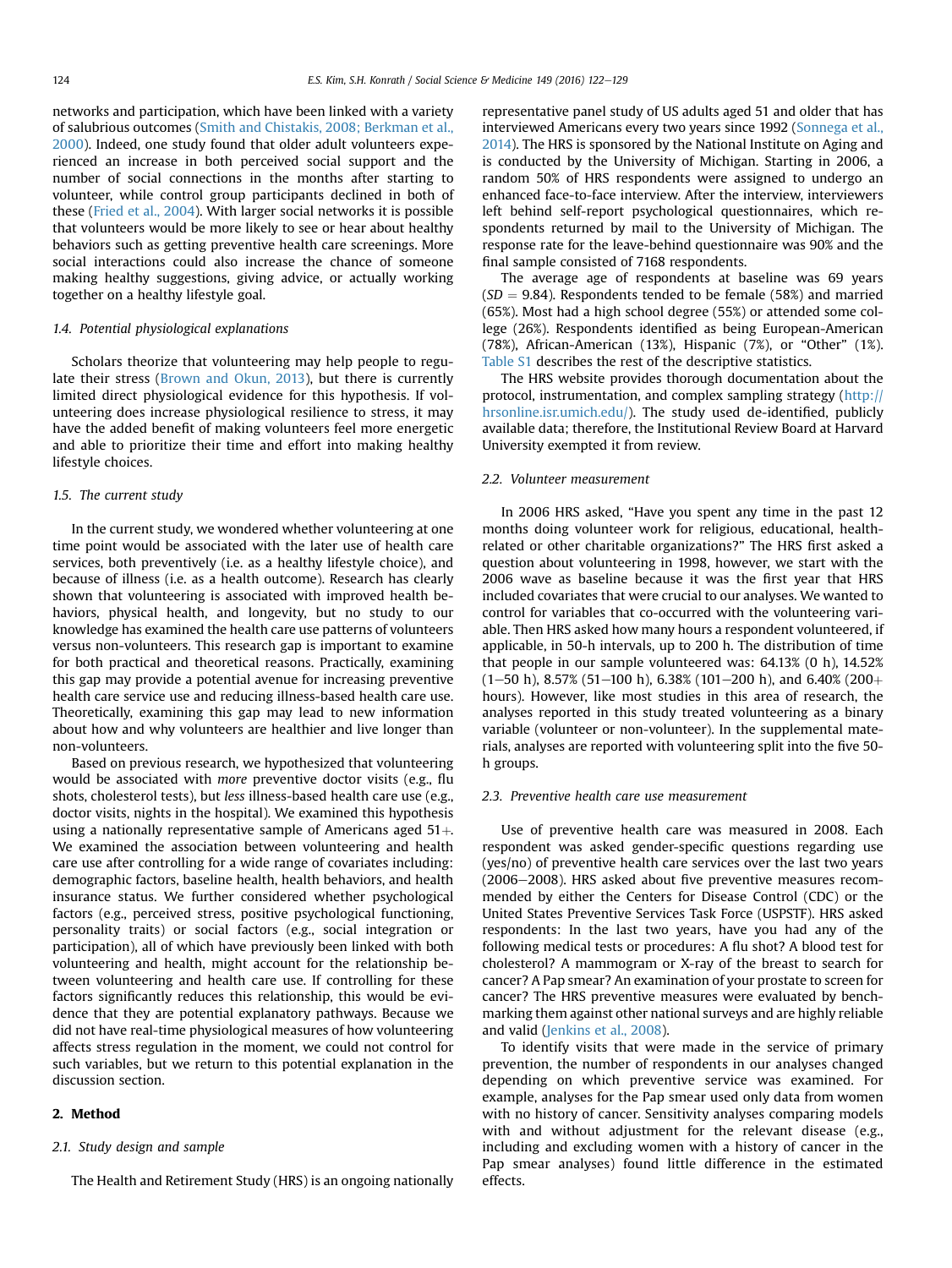#### 2.4. Doctor visit and overnight hospital visit measurements

The number of doctor visits between 2006 and 2008 was assessed using data from the 2008 wave of HRS: "Aside from any hospital stays or outpatient surgery, how many times have you seen or talked to a medical doctor about your health, including emergency room or clinic visits in the last two years?" The number of nights spent in the hospital was assessed in the same way except respondents were asked "Have you been a patient in a hospital overnight?" If the respondent answered "no," the respondent was assigned a value of zero. If the respondent answered "yes," the respondent was then asked, "How many nights were you a patient in the hospital?" These items have been used to measure the frequency of doctor visits in other studies ([Kim et al., 2014a,b;](#page-6-0) [McWilliams et al., 2007\)](#page-7-0). Self-reported health care use shows substantial agreement with both administrative claims and medical records [\(Cleary and Jette, 1984; Reijneveld and Stronks, 2001; Ritter](#page-6-0) [et al., 2001](#page-6-0)).

#### 2.5. Baseline covariates

All covariates were collected at baseline in 2006. We controlled for potential demographic and health confounds. Sociodemographic covariates included: age, gender, race/ethnicity (White, Black, Hispanic, other), marital status (married/not married), educational attainment (no degree, GED or high school diploma, college degree or higher), total wealth in U.S. dollars (<25,000; 25,000-124,999; 125,000-299,999; 300,000-649,999;  $>650,000$ —based on quintiles of the score distribution), and health insurance status (yes/no).

We also controlled for two measures of baseline health including a 23-item measure of functional status and an index of eight major chronic illnesses. Physical functioning was assessed using items adapted from scales developed by [Rosow and Breslau](#page-7-0) [\(1966\), Nagi \(1976\), Katz et al. \(1963\),](#page-7-0) and [Lawton and Brody](#page-6-0) [\(1969\)](#page-6-0). Physical functioning was conceptualized as a multidimensional construct that assessed general mobility, large-muscle functioning, gross motor skills, fine motor skills, and the ability to execute a variety of activities of daily living and instrumental activities of daily living. Respondents were asked if they experienced difficulty with activities such as running or jogging a mile, climbing stairs, bathing, and getting up from a chair. The present analyses used a count of reported limitations, where higher values indicated more limitations. The chronic illness index was a self-report of a doctor's diagnosis concerning eight major medical conditions: (1) high blood pressure, (2) diabetes, (3) cancer or malignant tumor of any kind (excluding minor skin cancer), (4) lung disease, (5) heart attack, coronary heart disease, angina, congestive heart failure, or other heart problems, (6) emotional, nervous, or psychiatric problems, (7) arthritis or rheumatism, and (8) stroke.

Health behaviors included smoking status (never, former, current), exercise frequency (never,  $1-4$  times per month, more than once a week), and alcohol consumption frequency (abstinent, less than  $1-2$  days per month,  $1-2$  days per week, and  $3+$  days per week). Self-reported health measures used in HRS have been rigorously assessed for their validity and reliability [\(Fisher et al.,](#page-6-0) [2005; Jenkins et al., 2008\)](#page-6-0).

We also controlled for potential psychological or social explanations of the relationship between volunteering and health ([Fig. 1](#page-1-0)). Chronic stress was defined as the sum of the presence of 7 enduring events that lasted for more than 12 months and were perceived as stressful ( $M = 1.50$ ,  $SD = 0.50$ ,  $\alpha = 0.66$ ). Example items included "Ongoing physical or emotional problems (in spouse or child)," "Ongoing problems with alcohol or drug use in family member." Purpose in life was measured using the purpose in life subscale of the Ryff Psychological Well-Being Scales ( $M = 4.52$ ,  $SD = 0.93$ ,  $\alpha = 0.75$ ; [Ryff and Keyes, 1995](#page-7-0)). Positive affect was measured using a six-item scale that was developed for use in nationally representative datasets ( $M = 3.58$ ,  $SD = 0.69$ ,  $\alpha = 0.91$ ). Big Five Personality Traits were measured using the Midlife Development Inventory (MIDI) Personality Scales [\(Lachman and Weaver,](#page-6-0) [1997\)](#page-6-0); openness ( $M = 2.93$ ,  $SD = 0.55$ ,  $\alpha = 0.79$ ), conscientiousness  $(M = 3.34, SD = 0.48, \alpha = 0.67)$ , extraversion  $(M = 3.20, SD = 0.55,$  $\alpha = 0.76$ ), agreeableness (M = 3.52, SD = 0.47,  $\alpha = 0.78$ ), neuroticism ( $M = 2.06$ ,  $SD = 0.60$ ,  $\alpha = 0.71$ ).

Social participation was measured by summing eight social activities ( $M = 4.03$ ,  $SD = 1.71$ ,  $\alpha = 0.62$ ), and social integration  $(M = 2.71)$  was measured using a 1-item measure that asked respondents to answer the following question on a 6-point Likert scale, "Not including attendance at religious services, how often do you attend meetings or programs of groups, clubs, or organizations that you belong to?"

The chronic stress scale and social participation scale have lower than ideal Cronbach alpha's. However, these scales were created as counts of events and not necessarily constructed to have high internal consistency. [Smith et al. \(2013\)](#page-7-0) provide further information about how these psychosocial factors were measured and constructed.

#### 2.6. Statistical analyses

We used logistic regression in the analyses that examined preventive health care use. For this set of analyses, all results can be interpreted as the change in odds of obtaining a preventive service when comparing volunteers against non-volunteers. Logits were converted into odds ratios (ORs) for ease of interpretation. In analyses that examined the association between volunteering and preventive health care services, we used a simpler model because we only included factors that have been repeatedly identified in the literature as theoretically justified covariates. Therefore, in preventive health care service analyses, we controlled factors that were from the core sociodemographic model, which included: age, race/ethnicity, marital status, education level, total wealth, and insurance status, along with measures of baseline health (an index of eight major chronic illnesses and a 23-item measure of physical functioning).

For the analyses that examined frequency of doctor visits and numbers of nights spent in the hospital, we used a generalized linear model with a negative binomial distribution and log link rather than an ordinary least squares regression. This statistical method appropriately models count data that have overdispersion and a skewed distribution. Due to the non-linear nature of the model, the estimated  $\beta$  coefficients were not directly interpretable. Therefore, to obtain more easily interpretable results, the coefficients created by the model were exponentiated into rate ratio (RR) estimates using the eform command in Stata. We used HRS sampling weights in this study to account for the complex multistage probability survey design. Stata (version 13) was used in all analyses. We conducted multiple generalized linear models to test whether volunteering was associated with fewer doctor visits and fewer number of nights spent in the hospital. We examined the impact of the risk factors by first creating a minimally adjusted model that controlled only for age (Model 1). Model 2, the core model, adjusted for age, gender, race/ethnicity, marital status, education level, total wealth, and insurance status. Five additional models were created; Model  $3$ –core model  $+$  baseline health (index of eight major chronic illnesses and functional status), Model  $4$ –core model  $+$  health behaviors (smoking, exercise, and alcohol use); Model 5-core model  $+$  social integration (social participation, social integration); Model 6-core model  $+$  stress (chronic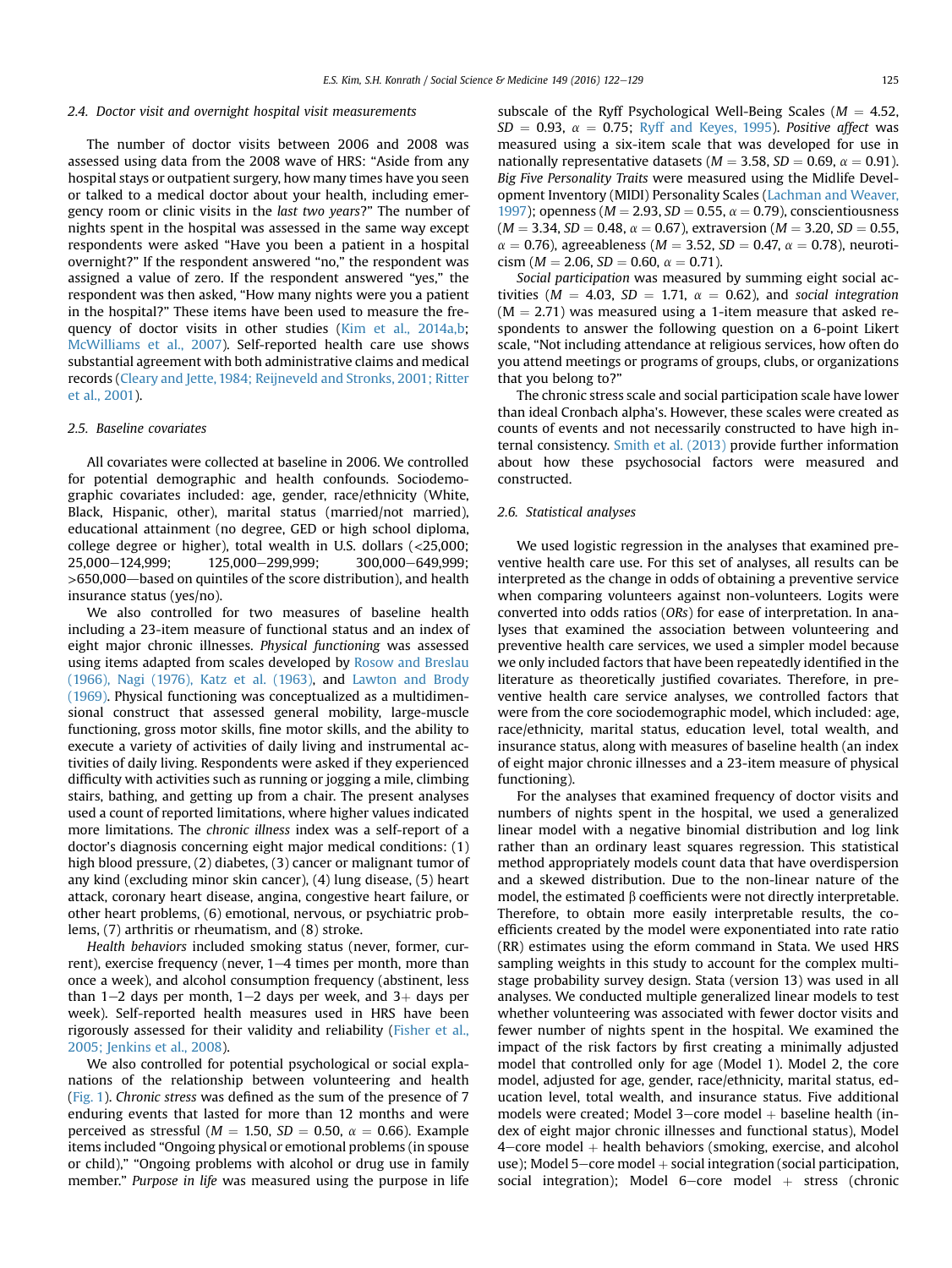stressors); Model 7-core model  $+$  personality factors (openness, conscientiousness, extraversion, agreeableness, neuroticism), Model 8-core model  $+$  positive psychological factors (purpose in life, positive affect); Model 9 included all covariates. This fully adjusted model is likely over-adjusted and underestimates the true association between volunteering and health care use.

#### 2.7. Missing data

The overall item non-response rate was 4.36%, however, data were missing across many variables. Thus, a complete case analysis (i.e. using data only from respondents with complete data on all variables) resulted in a 7.45%-37.89% loss of respondents, depending on which analysis was run (e.g., analyses examining preventive flu shots only had 7.45% of missing data, while nights spent in the hospital had 37.89% missing data). Therefore, to obtain less biased estimates, a multivariate normal multiple imputation was used to impute missing data. The "mi estimate" command in Stata was used to create 10 datasets and results were stable across these imputations. We therefore used the dataset with multiple imputation for all analyses because this technique provides a more accurate estimate of association than other methods of handling missing data [\(Little and Rubin, 2002](#page-6-0)).

#### 3. Results

#### 3.1. Volunteering and use of preventive health care services

In models that adjusted for age, gender, race/ethnicity, marital status, educational attainment, total wealth, insurance status, chronic illnesses, and functional status (see Table 1), volunteers (compared to non-volunteers) had 30% higher odds of obtaining flu shots ( $OR = 1.30$ ,  $95\% CI = 1.16-1.47$ ), and  $47\%$  higher odds of obtaining cholesterol tests ( $OR = 1.47$ , 95%  $CI = 1.24-1.74$ ). Further, women who volunteered had 53% higher odds of obtaining mammograms/x-rays ( $OR = 1.53$ ,  $95\% CI = 1.28 - 1.83$ ), and  $21\%$ higher odds of obtaining Pap smears  $(OR = 1.21, 95\%)$  $CI = 1.03-1.41$ ), while men who volunteered had a 59% higher odds of obtaining prostate exams ( $OR = 1.59$  95%  $CI = 1.29 - 1.95$ ).

## 3.2. Volunteering and frequency of doctor visits

The average number of doctor visits over the two-year follow-up period was 10.51 ( $SD = 14.79$ ). Findings from the core model, which adjusted for all sociodemographic factors, indicated that volunteering was not associated with frequency of doctor visits,  $(RR = 0.94, 95\% CI = 0.87 - 1.02$ ; [Table 2,](#page-5-0) Model 2). The lack of an association between volunteering and doctor visits remained in all of the models ([Table 2,](#page-5-0) Models  $3-9$ ).

#### 3.3. Volunteering and frequency of nights spent in the hospital

The average number of nights spent in the hospital over the two-year follow-up was 2.38 (SD  $=$  8.11). Compared to nonvolunteers, people who volunteered spent 38% fewer nights in the hospital ( $RR = 0.62$ ,  $95\% CI = 0.52 - 0.76$ ; [Table 3,](#page-5-0) Model 2). The association between volunteering and number of nights in the hospital was attenuated but remained significant in all of the subsequent covariate models (Table  $3$ , Models  $3-9$ ).

#### 4. Discussion

Using a prospective and nationally representative sample of older U.S. adults, the current study found that volunteers (compared to non-volunteers) were more likely to use preventive health care services but spent fewer nights in the hospital. Considering that each hospital stay for an adult aged  $65-84$  costs approximately \$12,300 [\(Pfuntner et al., 2013\)](#page-7-0), this has important implications. Taken together, these results suggest that volunteers may actively pursue preventive health services, and perhaps as a result they may become healthier, which in turn may lead to fewer number of nights spent in the hospital. However, we did not test this hypothesis directly, so the specific causal path between these variables remains unknown. We also found that volunteering was not associated with physician visits. This may be because doctor visits could include both preventive health screenings and checkups, and illness-related visits. Although the HRS measure does not distinguish between those different reasons for visiting a doctor, future studies should do so.

This study contributes to a literature that has focused mainly on the associations between volunteering and mental health, physical health, and mortality risk—with no research to our knowledge examining the implications of these outcomes in terms of health care use. Given the rapidly aging population and the rising costs of health care services, it is important to explore low cost methods of reducing health care expenditures while maintaining optimal health.

Based on our theoretical model, we also controlled for plausible psychological and social variables that scholars have suggested may help to explain the link between volunteering and health ([Fig. 1\)](#page-1-0). Results showed that adjusting for these factors did not meaningfully attenuate our findings. This outcome could be for many reasons. First, the instruments we used to assess the potential mechanisms may not have adequately measured the construct of interest. Future researchers should use more fine-grained instruments.

Second, adjusting for blocks of covariates is not the most ideal method of examining mechanisms. Future researchers should more closely examine potential mechanisms that help to explain the association between volunteering and health care use using more advanced statistical methods. For example, structural equation modeling could be used so that researchers can decompose effects and simultaneously test multiple mediating pathways. However, the examination of mechanisms warrants a more thorough investigation than we can provide within the scope of this study. This study was primarily focused on providing an initial exploration into the associations between volunteering health care use, with a preliminary examination of whether certain psychological or social

#### Table 1

Odds ratios for the association between volunteering and preventive health care services (adjusted for sociodemographic factors and baseline health).<sup>a</sup>

| Health service measure     | n    | Adjusted OR (95% CI) | P-value | Prevalence |
|----------------------------|------|----------------------|---------|------------|
| Preventive flu shot        | 7168 | $1.30(1.16 - 1.47)$  | < 0.001 | 64.58%     |
| Cholesterol test           | 5160 | $1.47(1.24 - 1.74)$  | < 0.001 | 80.63%     |
| Mammogram/X-ray of breasts | 3535 | $1.53(1.28 - 1.83)$  | < 0.001 | 70.52%     |
| Pap smear                  | 3535 | $1,21(1,03-1,41)$    | 0.018   | 47.53%     |
| Prostate exam              | 2534 | $1.59(1.29 - 1.95)$  | < 0.001 | 68.38%     |

<sup>a</sup> All models controlled for the following covariates: age, race/ethnicity, marital status, education level, total wealth, insurance, chronic illnesses, functional status.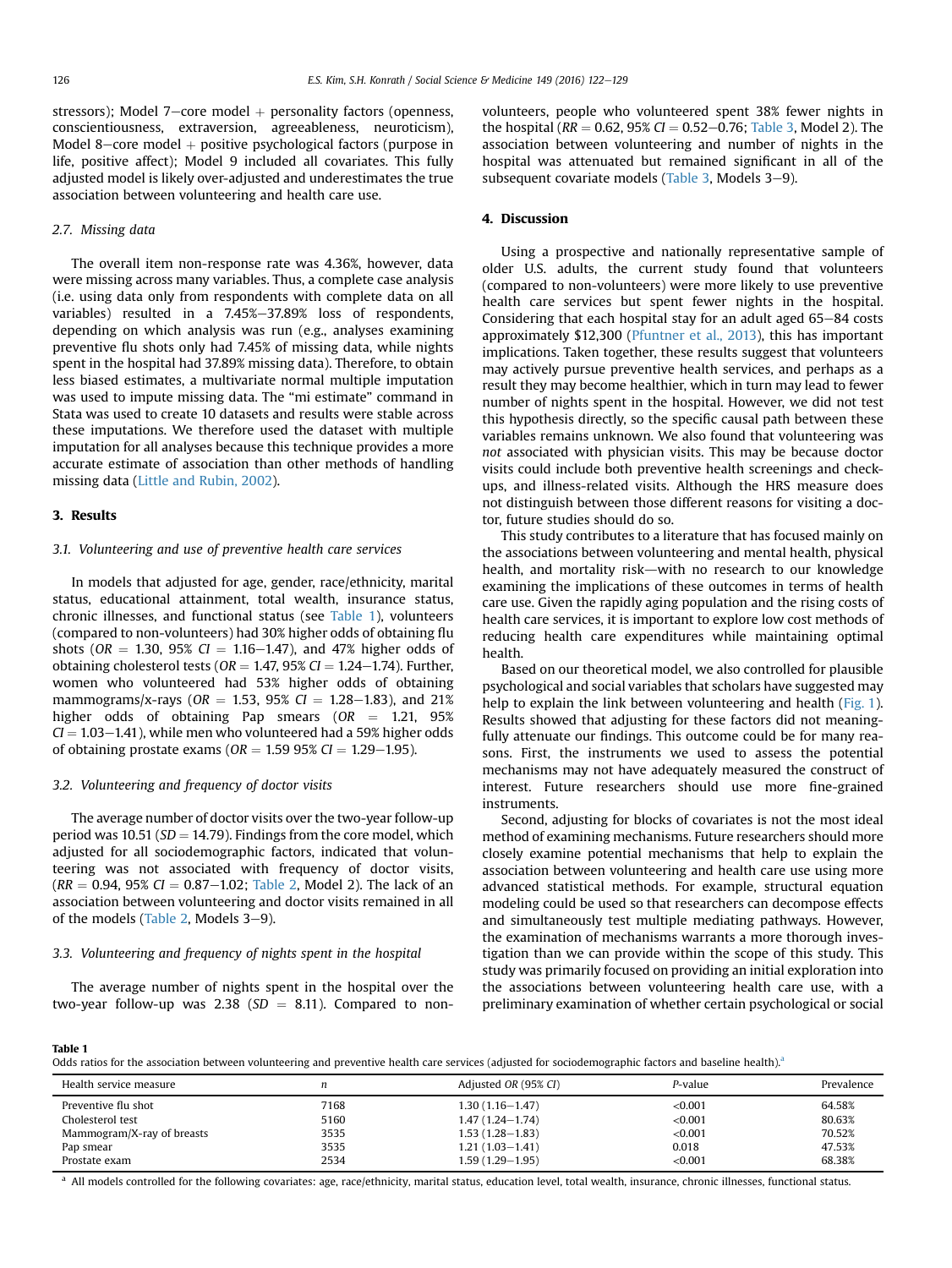<span id="page-5-0"></span>Table 2

| Rate ratios for the association between volunteering and doctor visits. |  |
|-------------------------------------------------------------------------|--|
|-------------------------------------------------------------------------|--|

| Model | Covariates                                                                                                   | Adjusted RR (95% CI) | P-value |
|-------|--------------------------------------------------------------------------------------------------------------|----------------------|---------|
|       | Age adjusted                                                                                                 | $0.94(0.86 - 1.01)$  | 0.107   |
|       | Demographic factors (age, gender, race/ethnicity, marital status, education level, total wealth, insurance)  | $0.94(0.87 - 1.02)$  | 0.122   |
|       | Demographics + baseline health (index of major chronic illnesses, functional status)                         | $1.03(0.95 - 1.11)$  | 0.515   |
|       | Demographics $+$ health behaviors (smoking, exercise, alcohol use)                                           | $0.99(0.91 - 1.07)$  | 0.778   |
|       | Demographics + social integration (social integration: social integration, social participation)             | $0.93(0.85 - 1.02)$  | 0.117   |
|       | Demographics $+$ stress (chronic stressors)                                                                  | $0.96(0.89 - 1.04)$  | 0.345   |
|       | Demographics $+$ positive psych (purpose in life, positive affect)                                           | $0.99(0.91 - 1.08)$  | 0.867   |
|       | Demographics $+$ personality factors (openness, conscientiousness, extraversion, agreeableness, neuroticism) | $0.97(0.90 - 1.05)$  | 0.446   |
|       | All of the above                                                                                             | $1.00(0.92 - 1.10)$  | 0.886   |

Table 3

| Rate ratios for the association between volunteering and number of nights spent in the hospital. |  |
|--------------------------------------------------------------------------------------------------|--|
|--------------------------------------------------------------------------------------------------|--|

| Model | Covariates                                                                                                  | Adjusted RR (95% CI) | P-value |
|-------|-------------------------------------------------------------------------------------------------------------|----------------------|---------|
|       | Age adjusted                                                                                                | $0.56(0.45 - 0.70)$  | < 0.001 |
|       | Demographic factors (age, gender, race/ethnicity, marital status, education level, total wealth, insurance) | $0.62(0.52 - 0.76)$  | < 0.001 |
|       | Demographics $+$ baseline health (index of major chronic illnesses, functional status)                      | $0.73(0.62 - 0.87)$  | 0.001   |
|       | Demographics $+$ health behaviors (smoking, exercise, alcohol use)                                          | $0.73(0.60 - 0.89)$  | 0.002   |
|       | Demographics $+$ social integration (social integration; social integration, social participation)          | $0.65(0.52 - 0.80)$  | < 0.001 |
|       | Demographics $+$ stress (chronic stressors)                                                                 | $0.66(0.55 - 0.79)$  | < 0.001 |
|       | Demographics $+$ positive psych (purpose in life, positive affect)                                          | $0.70(0.58 - 0.85)$  | <0.001  |
|       | Demographics + personality factors (openness, conscientiousness, extraversion, agreeableness, neuroticism)  | $0.66(0.54 - 0.80)$  | <0.001  |
|       | All of the above                                                                                            | $0.78(0.64 - 0.96)$  | 0.019   |

factors were clearly potential explanations. Future researchers should continue to investigate potential mechanisms.

Third, volunteering may work through other mechanisms that were not measured. For example, one possibility is that volunteers actively use preventive health care services because of other psychological factors that we did not capture in the current study. For example, perhaps people who volunteer are more cognizant of the detrimental effects their poor health would have on others. Prior research, showing that volunteers have more empathic traits than non-volunteers is consistent with this explanation ([Penner, 2002;](#page-7-0) [Wilhelm and Bekkers, 2010\)](#page-7-0). It is also possible that volunteers are better at self-regulation than non-volunteers, which in turn is associated with better health behaviors and increased use of preventive health screens ([Bandura, 2005](#page-6-0)). Still, controlling for conscientiousness (or any of the other personality factors) did not meaningfully alter results.

Another possibility is that volunteering experiences affect physiological systems that maximize stress resilience ([Brown and](#page-6-0) [Okun, 2013\)](#page-6-0). This seems plausible given research on the intimate link between bonding behavior and stress regulation in humans and other mammals. For example, feeling compassion leads to an increase in the hormone oxytocin [\(Barraza and Zak, 2009\)](#page-6-0), and oxytocin administration causes lower stress hormone (cortisol) responses and less cardiovascular reactivity to stressful situations ([Heinrichs et al., 2003](#page-6-0)). So far, there has been limited direct evidence that volunteering can minimize the physiological damage from stressors. However, research finds that volunteering psycho-logically buffers people from work stress ([Mojza and Sonnentag,](#page-7-0) [2010\)](#page-7-0), and makes people feel like they have more time, even though they actually have less [\(Mogilner et al., 2012\)](#page-7-0). So it is at least plausible that volunteering can help to attenuate the negative physical consequences of stress, thus making people feel more serene and able to focus on longer-term future planning, rather than feeling overwhelmed by immediate stressors.

Discovering an explanation for these results is essential in order for the field to advance and in order for researchers to begin outlining practical recommendations. For example, if these results are driven by the empathic personality of volunteers (which was not assessed in this study) rather than the volunteering behavior itself, interventions would focus on teaching people to focus on how their health care choices affect their loved ones. If instead these results are explained by the fact that volunteers have better self-control than non-volunteers, then interventions might use volunteering behavior as a practice grounds for developing and practicing habits of self-control (e.g., waking up early, planning transportation ahead of time, inhibiting negative responses when encountering difficult clients of volunteering, etc.). Of course, there are likely to be multiple explanations that intertwine with each other, but understanding these complex relationships is important.

#### 4.1. Limitations and strengths

This study had some limitations; for example, it is based on selfreport, making it possible that respondents misremembered or were otherwise inaccurate in their reports of health care use. However, prior research has found that people are accurate at recalling health care use behaviors ([Cleary and Jette, 1984;](#page-6-0) [Reijneveld and Stronks, 2001; Ritter et al., 2001](#page-6-0)). Despite these limitations, our findings are consistent with a substantial body of research demonstrating that volunteering is linked with enhanced mental and physical health ([Konrath, 2014; Konrath and Brown,](#page-6-0) [2013\)](#page-6-0). This body of evidence helps temper the likelihood that findings from this study are spurious or due to mis-reported health care use, but we recommend using more objective data, such as medical records, in future studies. An additional limitation to the current study is that the Health and Retirement Study did not include information on specific types of volunteering, which could make a difference in terms of explaining some of our results. For example, volunteers who work in health care settings might be more aware of both potential health resources and also potential consequences of failing to engage in preventive health care behaviors. Type of volunteering should thus be examined in future studies of volunteering and health care use. Despite these limitations, this study had several strengths. It is the first known study to examine the association between volunteering and health care use. It also used a large, nationally representative sample, standardized, validated measures, and a prospective design that helped rule out a number of important confounds and recall bias. Future research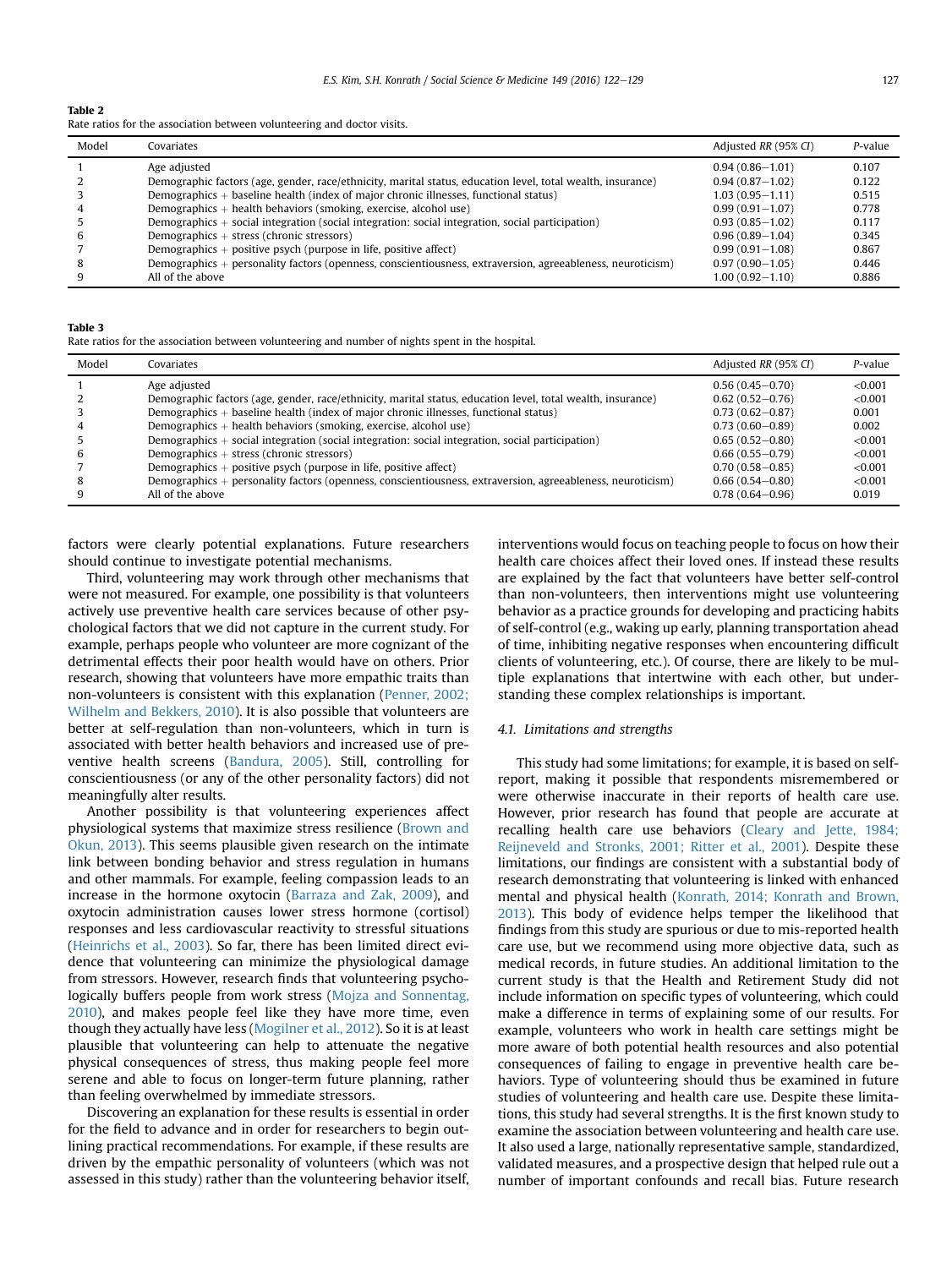<span id="page-6-0"></span>should seek the mechanisms that help explain the health care use patterns of volunteers.

## 5. Conclusion

If future research corroborate our findings, programs designed to encourage volunteering among older adults may be warranted. These programs may offer new ways of increasing preventive health care use and decreasing illness-based health care use, which in turn may help drive down health care costs. More importantly, if these volunteer enhancement programs are optimally designed, they could simultaneously enhance society, along with the health and quality of life among the large segment of people who are moving into older adulthood (Carr et al., 2015).

#### Conflict of interest statement

The authors declare that they have no conflict of interest.

#### Support

The first author was supported by a grant from the NIH (T32 HL 098048) while writing this manuscript. The second author was supported by a grant from the John Templeton Foundation (#57942) while writing this manuscript.

#### Role of the sponsor

The funding sources had no influence on the design or conduct of the study; collection, management, analysis or interpretation of the data; or preparation, review, or approval of the manuscript.

#### Acknowledgments

We thank the anonymous reviewers for their valuable comments and suggestions. We would also like to acknowledge the Health and Retirement Study, which is conducted by the Institute for Social Research at the University of Michigan, with grants from the National Institute on Aging (U01AG09740) and the Social Security Administration.

#### Appendix A. Supplementary data

Supplementary data related to this article can be found at [http://](http://dx.doi.org/10.1016/j.socscimed.2015.11.043) [dx.doi.org/10.1016/j.socscimed.2015.11.043](http://dx.doi.org/10.1016/j.socscimed.2015.11.043)

#### References

- [Bandura, A., 2005. The primacy of self-regulation in health promotion. Appl. Psy](http://refhub.elsevier.com/S0277-9536(15)30249-5/sref66)[chol. 54, 245](http://refhub.elsevier.com/S0277-9536(15)30249-5/sref66)-[254](http://refhub.elsevier.com/S0277-9536(15)30249-5/sref66).
- [Barraza, J.A., Zak, P.J., 2009. Empathy toward strangers triggers oxytocin release and](http://refhub.elsevier.com/S0277-9536(15)30249-5/sref1) [subsequent generosity. Ann. N. Y. Acad. Sci. 1167, 182](http://refhub.elsevier.com/S0277-9536(15)30249-5/sref1)-[189.](http://refhub.elsevier.com/S0277-9536(15)30249-5/sref1)
- [Berkman, L.F., Glass, T., Brissette, I., Seeman, T.E., 2000. From social integration to](http://refhub.elsevier.com/S0277-9536(15)30249-5/sref2) [health: Durkheim in the new millennium. Soc. Sci. Med. 51, 843](http://refhub.elsevier.com/S0277-9536(15)30249-5/sref2)–[857.](http://refhub.elsevier.com/S0277-9536(15)30249-5/sref2)
- [Boehm, J.K., Kubzansky, L.D., 2012. The heart's content: the association between](http://refhub.elsevier.com/S0277-9536(15)30249-5/sref3) [positive psychological well-being and cardiovascular health. Psychol. Bull. 138,](http://refhub.elsevier.com/S0277-9536(15)30249-5/sref3) [655](http://refhub.elsevier.com/S0277-9536(15)30249-5/sref3)e[691.](http://refhub.elsevier.com/S0277-9536(15)30249-5/sref3)
- [Brown, S.L., Okun, M.A., 2013. Using the caregiver system model to explain the](http://refhub.elsevier.com/S0277-9536(15)30249-5/sref4) resilience-related benefi[ts older adults derive from volunteering. In: Kent, M.,](http://refhub.elsevier.com/S0277-9536(15)30249-5/sref4) [Davis, M.C., Reich, J.W. \(Eds.\), The Resilience Handbook: Approaches to Stress](http://refhub.elsevier.com/S0277-9536(15)30249-5/sref4) [and Trauma. Routledge, New York, pp. 169](http://refhub.elsevier.com/S0277-9536(15)30249-5/sref4)-[182](http://refhub.elsevier.com/S0277-9536(15)30249-5/sref4).
- [Boyle, P.A., Barnes, L.L., Buchman, A.S., Bennett, D.A., 2009. Purpose in life is asso](http://refhub.elsevier.com/S0277-9536(15)30249-5/sref5)[ciated with mortality among community-dwelling older persons. Psychosom.](http://refhub.elsevier.com/S0277-9536(15)30249-5/sref5) [Med. 71, 574](http://refhub.elsevier.com/S0277-9536(15)30249-5/sref5)-[579](http://refhub.elsevier.com/S0277-9536(15)30249-5/sref5).
- [Carlo, G., Okun, M.A., Knight, G., Guzman, M.R.T., 2005. The interplay of traits and](http://refhub.elsevier.com/S0277-9536(15)30249-5/sref6) [motives on volunteering: agreeableness, extraversion and prosocial value](http://refhub.elsevier.com/S0277-9536(15)30249-5/sref6) [motivation. Personal. Individ. Differ. 38, 1293](http://refhub.elsevier.com/S0277-9536(15)30249-5/sref6)-[1305.](http://refhub.elsevier.com/S0277-9536(15)30249-5/sref6)
- [Carr, D.C., Fried, L.P., Rowe, J.W., 2015. Productivity](http://refhub.elsevier.com/S0277-9536(15)30249-5/sref7) & [engagement in an aging](http://refhub.elsevier.com/S0277-9536(15)30249-5/sref7) [America: the role of volunteerism. Daedalus 144, 55](http://refhub.elsevier.com/S0277-9536(15)30249-5/sref7)–[67.](http://refhub.elsevier.com/S0277-9536(15)30249-5/sref7)

Centers for Disease Control and Prevention, 2011. Healthy Aging: Helping People to

Live Long and Productive Lives and Enjoy a Good Quality of Life. Center for Disease Control, Atlanta, GA. Retrieved from: [http://stacks.cdc.gov/view/cdc/](http://stacks.cdc.gov/view/cdc/6114) [6114.](http://stacks.cdc.gov/view/cdc/6114)

- [Chida, Y., Steptoe, A., 2008. Positive psychological well-being and mortality: a](http://refhub.elsevier.com/S0277-9536(15)30249-5/sref9) [quantitative review of prospective observational studies. Psychosom. Med. 70,](http://refhub.elsevier.com/S0277-9536(15)30249-5/sref9)  $741 - 756$  $741 - 756$  $741 - 756$
- [Cleary, P.D., Jette, A.M., 1984. The validity of self-reported physician utilization](http://refhub.elsevier.com/S0277-9536(15)30249-5/sref10) [measures. Med. Care 22, 796](http://refhub.elsevier.com/S0277-9536(15)30249-5/sref10)-[803](http://refhub.elsevier.com/S0277-9536(15)30249-5/sref10).
- Corporation for National & Community Service (n.d.). Volunteering and Civic Engagement in the United States. New York, NY: Corporation for National & Community Service. Retrieved from: [http://www.volunteeringinamerica.gov/](http://www.volunteeringinamerica.gov/national) [national.](http://www.volunteeringinamerica.gov/national)
- Davis, K., Carper, K., 2012. Use and Expenses for Office-based Physician Visits by Specialty, 2009: Estimates for the U.S. Civilian Noninstitutionalized Population. Agency for Healthcare Research and Quality, Washington D.C.. Retrieved from: http://meps.ahrq.gov/data\_fi[les/publications/st381/stat381.pdf](http://meps.ahrq.gov/data_files/publications/st381/stat381.pdf)
- [Dillon, K., Minchoff, B., Baker, K.H., 1985. Positive emotional states and enhance](http://refhub.elsevier.com/S0277-9536(15)30249-5/sref13)[ment of the immune system. Int. J. Psychiatry Med. 15, 13](http://refhub.elsevier.com/S0277-9536(15)30249-5/sref13)-[18](http://refhub.elsevier.com/S0277-9536(15)30249-5/sref13).
- [Elshaug, C., Metzer, J., 2001. Personality attributes of volunteers and paid workers](http://refhub.elsevier.com/S0277-9536(15)30249-5/sref14)<br>[engaged in similar occupational tasks. J. Soc. Psychol. 141, 752](http://refhub.elsevier.com/S0277-9536(15)30249-5/sref14)–[763](http://refhub.elsevier.com/S0277-9536(15)30249-5/sref14).
- Fisher, G.G., Faul, J.D., Weir, D.R., Wallace, R.B., 2005. Documentation of Chronic Disease Measures in the Heath and Retirement Study (HRS/AHEAD). Survey Research Center, Institute for Social Research. Retrieved from: [http://hrsonline.](http://hrsonline.isr.umich.edu/) [isr.umich.edu/.](http://hrsonline.isr.umich.edu/)
- [Fredrickson, B., Levenson, R.W., 1998. Positive emotions speed recovery from the](http://refhub.elsevier.com/S0277-9536(15)30249-5/sref16) [cardiovascular sequelae of negative emotions. Cognit. Emot. 12, 191](http://refhub.elsevier.com/S0277-9536(15)30249-5/sref16)–[220.](http://refhub.elsevier.com/S0277-9536(15)30249-5/sref16)
- Fried, L.P., Carlson, M.C., Freedman, M.M., Frick, K.D., Glass, T.A., Hill, J. [Zeger, S.A., 2004. A social model for health promotion for an aging population:](http://refhub.elsevier.com/S0277-9536(15)30249-5/sref17) [initial evidence on the Experience Corps model. J. Urban Health 81, 64](http://refhub.elsevier.com/S0277-9536(15)30249-5/sref17)-[78.](http://refhub.elsevier.com/S0277-9536(15)30249-5/sref17)
- Greenfi[eld, E.A., Marks, N.F., 2004. Formal volunteering as a protective factor for](http://refhub.elsevier.com/S0277-9536(15)30249-5/sref18) [older adults' psychological well-being. J. Gerontol. Ser. B Psychol. Sci. Soc. Sci.](http://refhub.elsevier.com/S0277-9536(15)30249-5/sref18) [59, S258](http://refhub.elsevier.com/S0277-9536(15)30249-5/sref18)-[S264.](http://refhub.elsevier.com/S0277-9536(15)30249-5/sref18)
- [Harris, A.H.S., Thoresen, C.E., 2005. Volunteering is associated with delayed mor](http://refhub.elsevier.com/S0277-9536(15)30249-5/sref19)[tality in older people: analysis of the longitudinal study of aging. J. Health](http://refhub.elsevier.com/S0277-9536(15)30249-5/sref19) [Psychol. 10, 739](http://refhub.elsevier.com/S0277-9536(15)30249-5/sref19)-[752](http://refhub.elsevier.com/S0277-9536(15)30249-5/sref19).
- [Heinrichs, M., Baumgartner, T., Kirschbaum, C., Ehlert, U., 2003. Social support and](http://refhub.elsevier.com/S0277-9536(15)30249-5/sref20) [oxytocin interact to suppress cortisol and subjective responses to psychosocial](http://refhub.elsevier.com/S0277-9536(15)30249-5/sref20) [stress. Biol. Psychiatry 54, 1389](http://refhub.elsevier.com/S0277-9536(15)30249-5/sref20)-[1398](http://refhub.elsevier.com/S0277-9536(15)30249-5/sref20).
- [Hong,](http://refhub.elsevier.com/S0277-9536(15)30249-5/sref21) [S.I.,](http://refhub.elsevier.com/S0277-9536(15)30249-5/sref21) [Morrow-Howell,](http://refhub.elsevier.com/S0277-9536(15)30249-5/sref21) [N.,](http://refhub.elsevier.com/S0277-9536(15)30249-5/sref21) [2010.](http://refhub.elsevier.com/S0277-9536(15)30249-5/sref21) [Health](http://refhub.elsevier.com/S0277-9536(15)30249-5/sref21) [outcomes](http://refhub.elsevier.com/S0277-9536(15)30249-5/sref21) [of](http://refhub.elsevier.com/S0277-9536(15)30249-5/sref21) [Experience](http://refhub.elsevier.com/S0277-9536(15)30249-5/sref21) [Corps](http://refhub.elsevier.com/S0277-9536(15)30249-5/sref21)®[: a high](http://refhub.elsevier.com/S0277-9536(15)30249-5/sref21)[commitment volunteer program. Soc. Sci.](http://refhub.elsevier.com/S0277-9536(15)30249-5/sref21) & [Med. 71, 414](http://refhub.elsevier.com/S0277-9536(15)30249-5/sref21)-[420.](http://refhub.elsevier.com/S0277-9536(15)30249-5/sref21)
- Jenkins, K.R., Ofstedal, M.B., Weir, D., 2008. Documentation of Health Behaviors and Risk Factors Measured in the Health and Retirement Study (HRS/AHEAD). Survey Research Center, University of Michigan, Ann Arbor, MI. Retrieved from: <http://hrsonline.isr.umich.edu/sitedocs/userg/dr-010.pdf>.
- Kashihara, D., Carper, K., 2012. National Health Care Expenses in the U.S. Civilian Noninstitutionalized Population, 2009. Agency for Healthcare Research and Quality, Washington D.C.. Retrieved from: [http://meps.ahrq.gov/mepsweb/](http://meps.ahrq.gov/mepsweb/data_files/publications/st355/stat355.pdf) data\_fi[les/publications/st355/stat355.pdf](http://meps.ahrq.gov/mepsweb/data_files/publications/st355/stat355.pdf)
- [Katz, S., Ford, A.B., Moskowitz, R.W., Jackson, B.A., Jaffe, M.W., 1963. Studies of](http://refhub.elsevier.com/S0277-9536(15)30249-5/sref24) [illness in the aged: the index of ADL: a standardized measure of biological and](http://refhub.elsevier.com/S0277-9536(15)30249-5/sref24) [psychosocial function. J. Am. Med. Assoc. 185, 914](http://refhub.elsevier.com/S0277-9536(15)30249-5/sref24)-[919.](http://refhub.elsevier.com/S0277-9536(15)30249-5/sref24)
- [Kim, E.S., Sun, J.K., Park, N., Smith, J., Peterson, C., 2014a. Life satisfaction and fre](http://refhub.elsevier.com/S0277-9536(15)30249-5/sref25)[quency of doctor visits. Psychosom. Med. 76, 86](http://refhub.elsevier.com/S0277-9536(15)30249-5/sref25)-[93.](http://refhub.elsevier.com/S0277-9536(15)30249-5/sref25)
- [Kim, E.S., Strecher, V.J., Ryff, C.D., 2014b. Purpose in life and use of preventive health](http://refhub.elsevier.com/S0277-9536(15)30249-5/sref26) [care services. Proc. Natl. Acad. Sci. 111, 16331](http://refhub.elsevier.com/S0277-9536(15)30249-5/sref26)-[16336](http://refhub.elsevier.com/S0277-9536(15)30249-5/sref26).
- [Kim, E.S., Sun, J.K., Park, N., Peterson, C., 2013a. Purpose in life and reduced inci](http://refhub.elsevier.com/S0277-9536(15)30249-5/sref27)[dence of stroke in older adults: the Health and Retirement Study. J. Psychosom.](http://refhub.elsevier.com/S0277-9536(15)30249-5/sref27) [Res. 74, 427](http://refhub.elsevier.com/S0277-9536(15)30249-5/sref27)-[432.](http://refhub.elsevier.com/S0277-9536(15)30249-5/sref27)
- [Kim, E.S., Sun, J.K., Park, N., Kubzansky, L.D., Peterson, C., 2013b. Purpose in life and](http://refhub.elsevier.com/S0277-9536(15)30249-5/sref28) [reduced risk of myocardial infarction among older U.S. adults with coronary](http://refhub.elsevier.com/S0277-9536(15)30249-5/sref28) [heart disease: a two-year follow-up. J. Behav. Med. 36, 124](http://refhub.elsevier.com/S0277-9536(15)30249-5/sref28)-[133.](http://refhub.elsevier.com/S0277-9536(15)30249-5/sref28)
- [King, H.R., Jackson, J.J., Morrow-Howell, N., Oltmanns, T.F., 2014. Personality ac](http://refhub.elsevier.com/S0277-9536(15)30249-5/sref29)[counts for the connection between volunteering and health. J. Gerontol. Ser. B](http://refhub.elsevier.com/S0277-9536(15)30249-5/sref29) [Psychol. Sci. Soc. Sci. 70, 691](http://refhub.elsevier.com/S0277-9536(15)30249-5/sref29)-[697.](http://refhub.elsevier.com/S0277-9536(15)30249-5/sref29)
- [Konrath, S., 2014. The power of philanthropy and volunteering. In: Huppert, F.,](http://refhub.elsevier.com/S0277-9536(15)30249-5/sref30) [Cooper, C.L. \(Eds.\), Wellbeing: A Complete Reference Guide. Interventions and](http://refhub.elsevier.com/S0277-9536(15)30249-5/sref30) [Policies to Enhance Wellbeing. John Wiley](http://refhub.elsevier.com/S0277-9536(15)30249-5/sref30) & [Sons, West Sussex, UK,](http://refhub.elsevier.com/S0277-9536(15)30249-5/sref30) [pp. 387](http://refhub.elsevier.com/S0277-9536(15)30249-5/sref30)-[426.](http://refhub.elsevier.com/S0277-9536(15)30249-5/sref30)
- [Konrath, S., Brown, S.L., 2013. The effects of giving on givers. In: Roberts, N.,](http://refhub.elsevier.com/S0277-9536(15)30249-5/sref31) [Newman, M. \(Eds.\), Handbook of Health and Social Relationships: The Good, the](http://refhub.elsevier.com/S0277-9536(15)30249-5/sref31) [Bad, and the Complicated. American Psychological Association, Washington DC,](http://refhub.elsevier.com/S0277-9536(15)30249-5/sref31) US, pp.  $39 - 64$  $39 - 64$ .
- [Konrath, S., Fuhrel-Forbis, A., Lou, A., Brown, S., 2012. Motives for volunteering are](http://refhub.elsevier.com/S0277-9536(15)30249-5/sref32) [associated with mortality risk in older adults. Health Psychol. 31, 87](http://refhub.elsevier.com/S0277-9536(15)30249-5/sref32)-90.
- Lachman, M.E., Weaver, S.L., 1997. The Midlife Development Inventory (MIDI) Personality Scales: Scale Construction and Scoring. Retrieved from: [http://www.](http://www.brandeis.edu/departments/psych/lachman/pdfs/midi-personality-scales.pdf) [brandeis.edu/departments/psych/lachman/pdfs/midi-personality-scales.pdf](http://www.brandeis.edu/departments/psych/lachman/pdfs/midi-personality-scales.pdf).
- [Lawton, M.P., Brody, E.M., 1969. Assessment of older people: self-maintaining and](http://refhub.elsevier.com/S0277-9536(15)30249-5/sref34) instrumental activities of daily living. Gerontologist  $9,179-186$ .
- [Lum, T.Y., Lightfoot, E., 2005. The effects of volunteering on the physical and mental](http://refhub.elsevier.com/S0277-9536(15)30249-5/sref35) [health of older people. Res. Aging 27, 31](http://refhub.elsevier.com/S0277-9536(15)30249-5/sref35)-[55](http://refhub.elsevier.com/S0277-9536(15)30249-5/sref35).
- [Little, R.J.A., Rubin, D.B., 2002. Statistical Analysis with Missing Data. Wiley,](http://refhub.elsevier.com/S0277-9536(15)30249-5/sref36) [Hoboken, NJ.](http://refhub.elsevier.com/S0277-9536(15)30249-5/sref36)
- Maciosek, M.V., Coffi[eld, A.B., Flottemesch, T.J., Edwards, N.M., Solberg, L.I., 2010.](http://refhub.elsevier.com/S0277-9536(15)30249-5/sref37) [Greater use of preventive services in US health care could save lives at little or](http://refhub.elsevier.com/S0277-9536(15)30249-5/sref37)